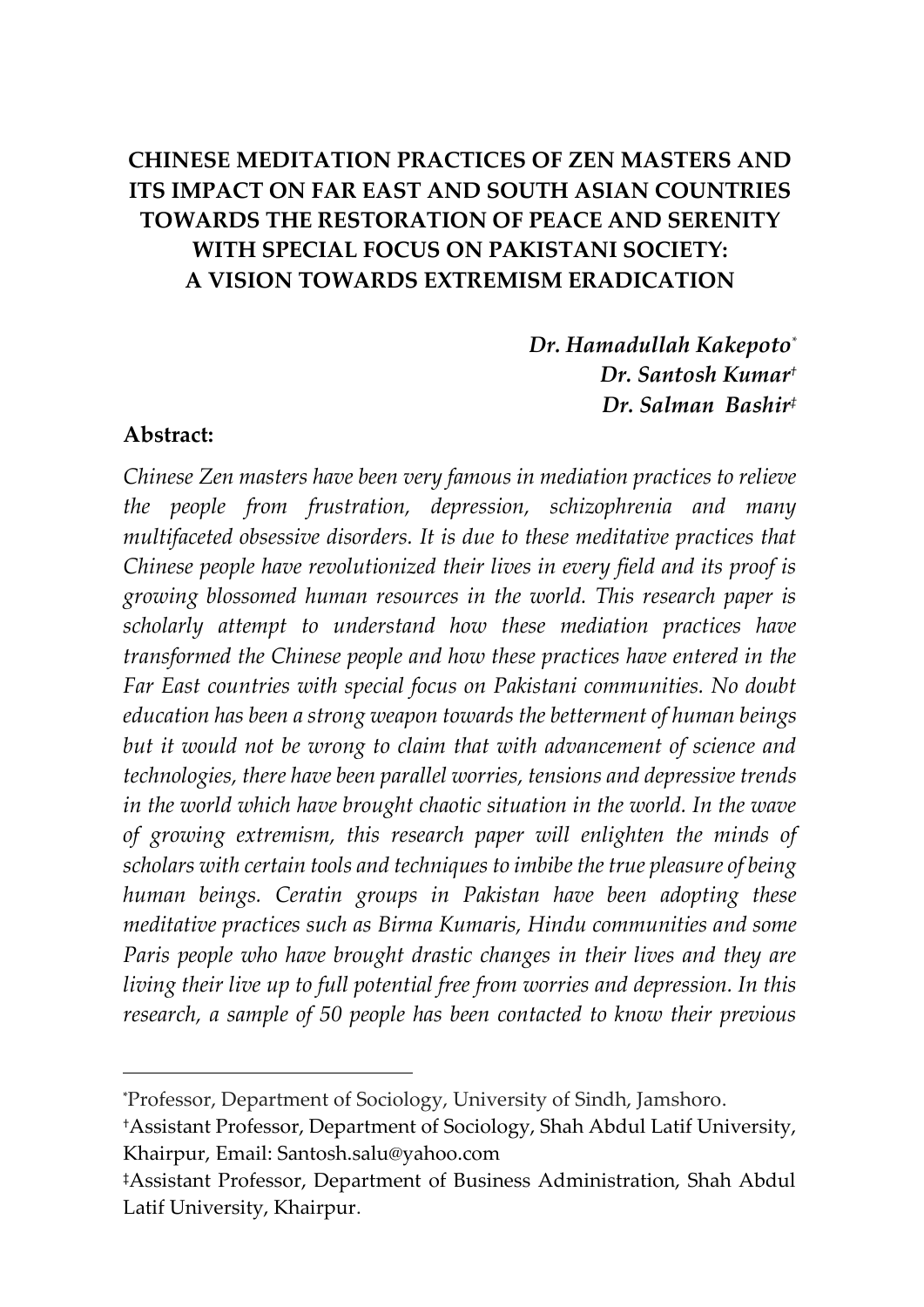#### 44 ■ Chinese Meditation Practices of Zen Masters on Far East & South Asian Countries

*lives, present lives and the responses from these people have been very positive. The respondents have acknowledged 180 degree turn in their previous and present lives. In this research paper it has been recommended to introduce these mediation practices so that youngsters who are the architect of Pakistani nation should be internally reformed to pace parallel with other Far East countries in socio economic fields.* 

**Keywords:** *Zen Master, Meditation, Reformations and Human Resources.*

## **Introduction**

Chinese Zen monks have devised certain meditative practices which liberate the human beings from the vicious circle of negative thought patterns and emotions (Almond, 2014). Among these mediation practices, vipassina meditaion, visualization mediation and present conscious mediations have been main practices of Chinese Zen masters. These meditatitive practices have very soothing effects in body and mind in which an individual feels himself elevated and liberated from the negative emotions. Through these practices, it has been observed that individuals render their services more efficient than the people who do not practice these meditative practices (Donald, 2009). Now these practices have entered in Far East and South Asian countries such as Japan, Malaysia and Pakistan. In Pakistan, there are certain centers in defense Karachi which are known as Chinese mediation centers where people go for practicing. These people have acknowledged drastic positive results in their lives and they are very much satiated with these Chinese meditation practices. These people are basking in their daily chores of lives and their performance in every walk of life is much satisfactory (Robert, 2000).

Vipassina meditation is the concentration of mind on inhaling and exhaling of breath with no involvement in thought patterns which revolve around the mind every time (John, 2006). Through this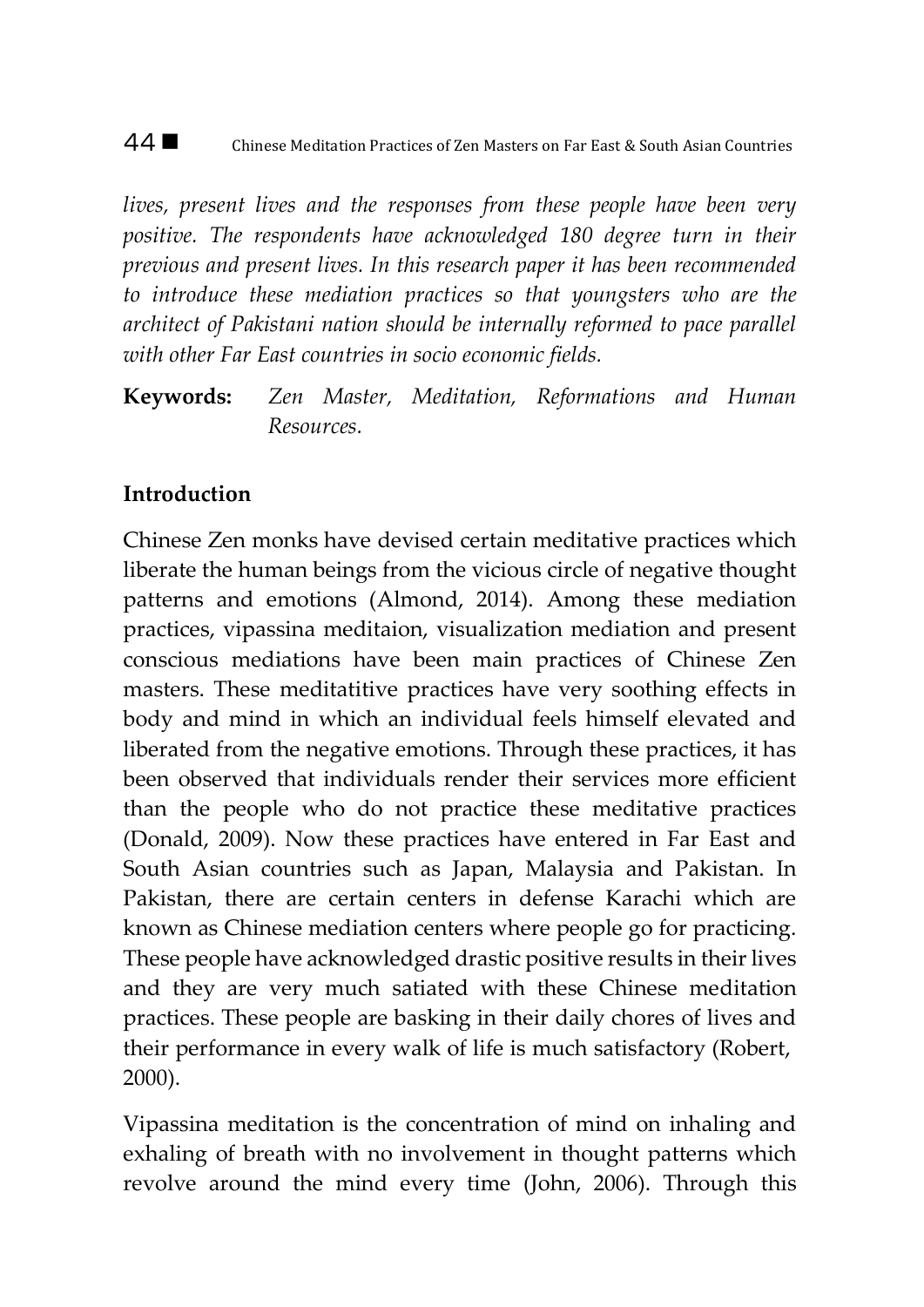practice, people become self centered and stable with unwavering mind to perform daily life chores. This meditation makes man free from mind games of negative thoughts and feelings. The time for such practices are 20 minutes a day to get rid of from rotten patterns of thoughts (Laenen, 2003)

## *1.1Effects of Vipissana Mediation*

Chinese Vipissana meditation have enriched the people with serenity, calmness and blissfulness. Its effects are shown in following figure 1.



**Figure 1: Effects of Vipassina Mediation in any Society**

The above figure indicates that Chinese Vipissana mediation empowers the psychological system of human beings and the true intrinsic characteristics of bliss, happiness, centeredness and stability arises when one practices this mediation of Zen masters (Kartz, 2001). Today whole the manifestations of world into the form of physical comfort and convenience has came into existence through the creative power of human beings and this creative power of human beings emerge when one is fully centered in oneself which is possible only through these meditation practices (Scholem, 2000). Now people in Far East countries and South Asia have realized that inner peace is the ultimate goal of the human beings (Schimmel, 1999).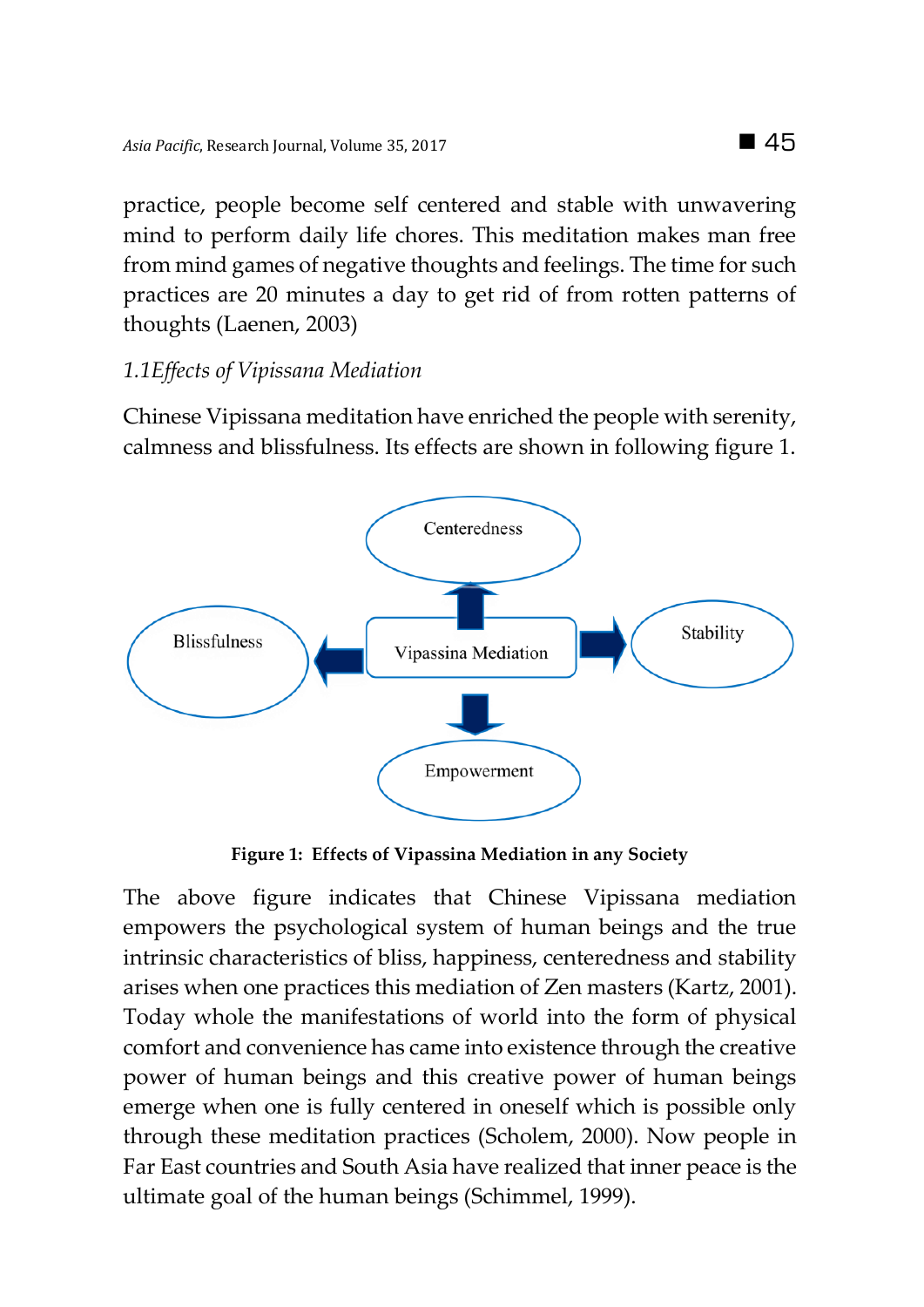## 46 ■ Chinese Meditation Practices of Zen Masters on Far East & South Asian Countries

## **Problem Statement**

The present era is focused especially towards the betterment of human beings so that they may live peacefully and harmoniously in the world. To achieve this end, we have to focus on the growing meditative patterns which are being adopted to make human beings free from frustration and worries. In this regard, Chinese Zen Monks have received substantial results towards inner transformations.

## **The need of the Present Research.**

The topic is very crucial to study the Chinese peoples' empowerment towards the betterment of the society. Not only Chinese have revolutionized their nation but their dispersion in every walk of life is worth noticing. In order to notice the far reaching effects of Zen monks meditation practices and its influence in Pakistani society, this research carries a certain weight.

## **Research Targets**

- To measure the effects of Chinese Meditative practices on Pakistani people.
- To investigate outputs from people who have been benefitted with these practices.
- To explore the wellbeing of the people who pursue Chines meditation practices.
- To investigate the peaceful and serene environment of Monk **Mediators**

## **Research Tactics**

## *Research design*

The research has emphasized on qualitative and quantitative tactics. Qualitative information has been gathered from different sources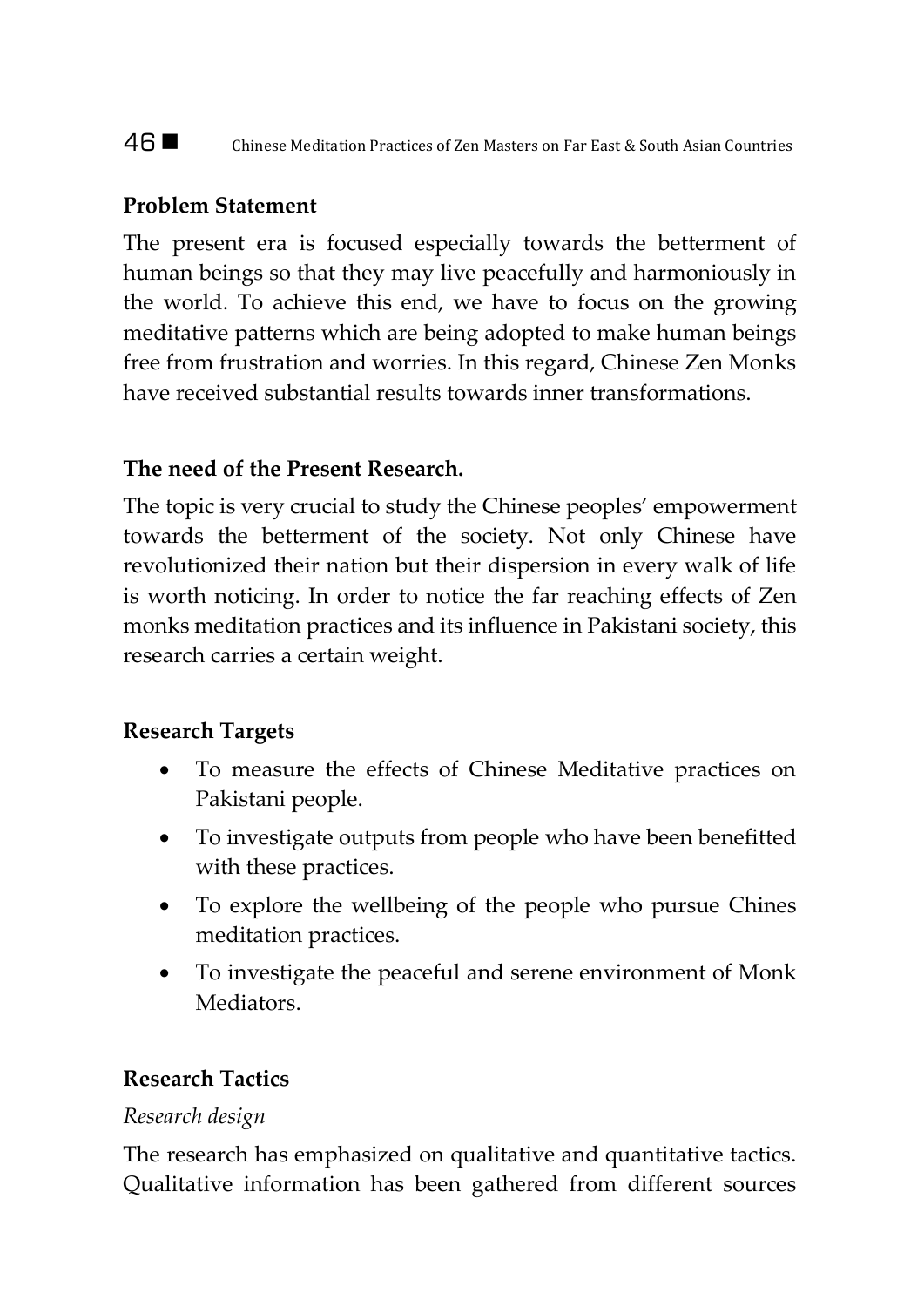whereas quantitative data has been collected from different a center who practices these Chinese meditations which are located in Karachi defense, Pakistan.

*Choosing of Respondents*

For quantitative investigation, the people have been selected from Birma Kumari centers Karachi Pakistan. Random sampling of 50 people has been taken to investigate the effects of Chinese Mediations.

# *Quantity of Respondents*

A total of 50 respondents have been contacted by the formula to acquire the accurate sample size which is given below.

$$
n = \frac{h^2x \quad k(1-k)}{t^2}
$$

Where:

n =Number of respondents

h= 95% confidence level

k= Rate of meditation practices per day

t = 5% error chances

The sample size obtained is 50.

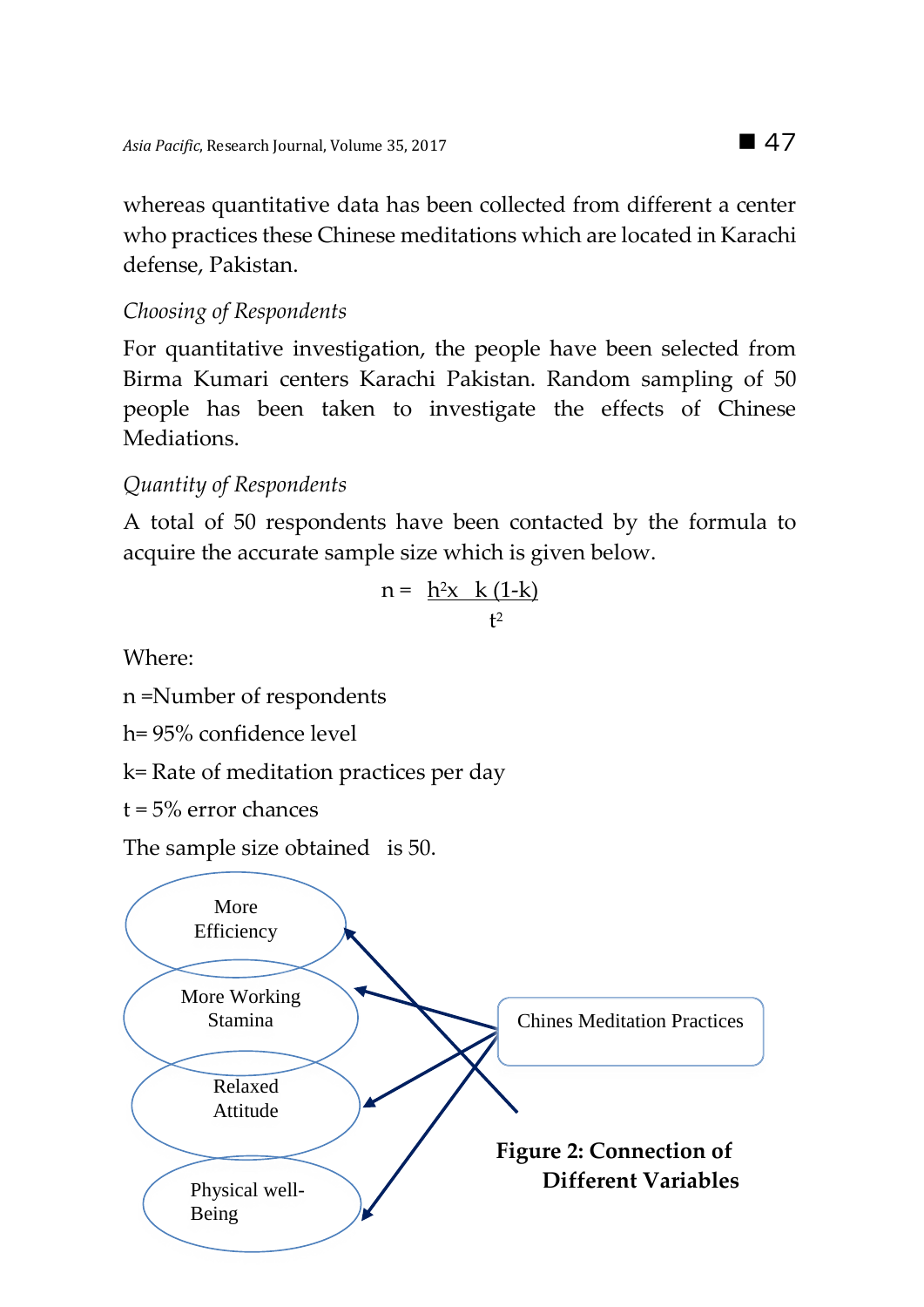48 ■ Chinese Meditation Practices of Zen Masters on Far East & South Asian Countries

# *Kind of Sampling*

In this research, random sampling has been utilized, all the people have been provided equal chances who practices meditation in their daily lives.

# *Tactics for Research Verification*

To verify the data (SPSS 17 version and Microsoft Excel) softwares have been used.

## *The Research Model.*

The research model reflects the connection of one variable on the other variables hence in the following figures is indicated below.

# *Hypothetical factors*

Hypothetical variables are meditation and physical well-being. In the following figure, it can be better indicated as under:



**Figure 3: Meditation and Calmness**

In the above citation, it is shown that the more the practices of meditation, the more will be serenity. The lesser is the of meditation, lesser will be serenity.

# **Literature Citation**

Sharon (2011) states that Zen meditation practices have direct impact on the body and mind. These practices make human beings less compulsives and less unconscious thereby man tends to remain in the conscious state of alertness. Through Zen meditation practices, individual reach to the peak of the serenity.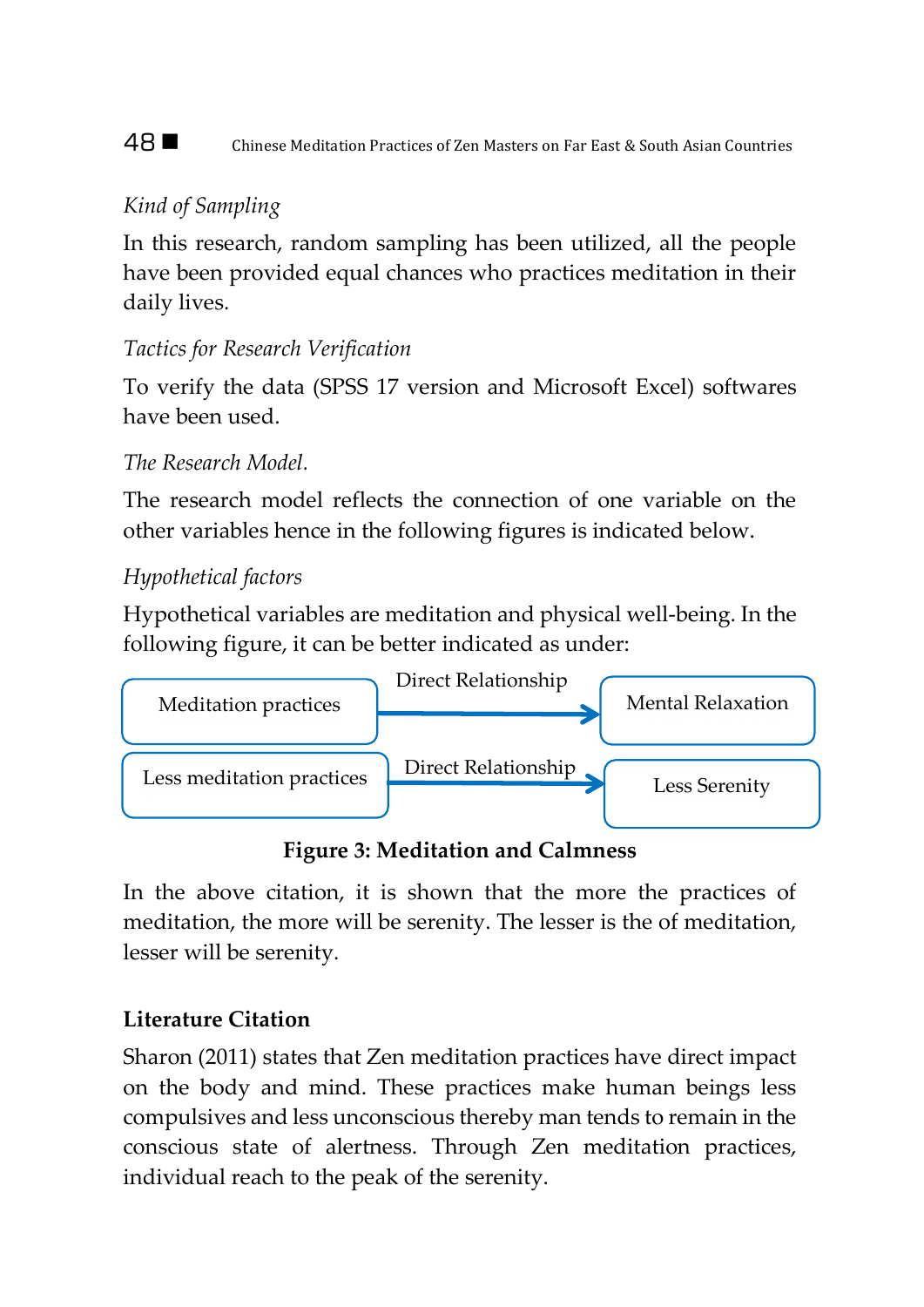Tolle Echarte (2012) writes that Zen master are very effective people to transform the people to remain in present time rather than making castles in the air.He says through Zen practices people reach from unconscious level to conscious level.

Sarah (2013) emphasizes the meditation practices of the Zen masters as the panacea from all the neurosis and frustrations and he say Zen practices cal liberate the human beings from the quagmire of mental thoughts and through these practices sub-conscious does not affect the conscious mind.

Philip (2014) propounds that man gains his sanity back from insanity when he resorts to Zen mediations practices. He further states that Chinese are very creative people to liberate the people from the vicious circle of negative thought patterns.

Deepak (2015) has deeply envisaged that unconscious state of human subconsiousness has been very stumbling block towards the true bestowed potential of the cosmos. He further explains the individual can regain its true potential of infinite intelligence if he maintains his alignment with his true nature of infinite potentiality through Chinese meditative Zen practices.

Sadhuru (2016) propounds that human intelligent system has been jeopardized owing to repetitive limiting thought patterns and the only way towards the harmonious restoration of subconscious detrimental state is to adopt the Chinese Zen meditative practices.

# **Testing Hypothesis**

- **HO=** There is no connection between Zen meditation and serenity
- **H1=** Serenity is likely connected with Zen meditation practices.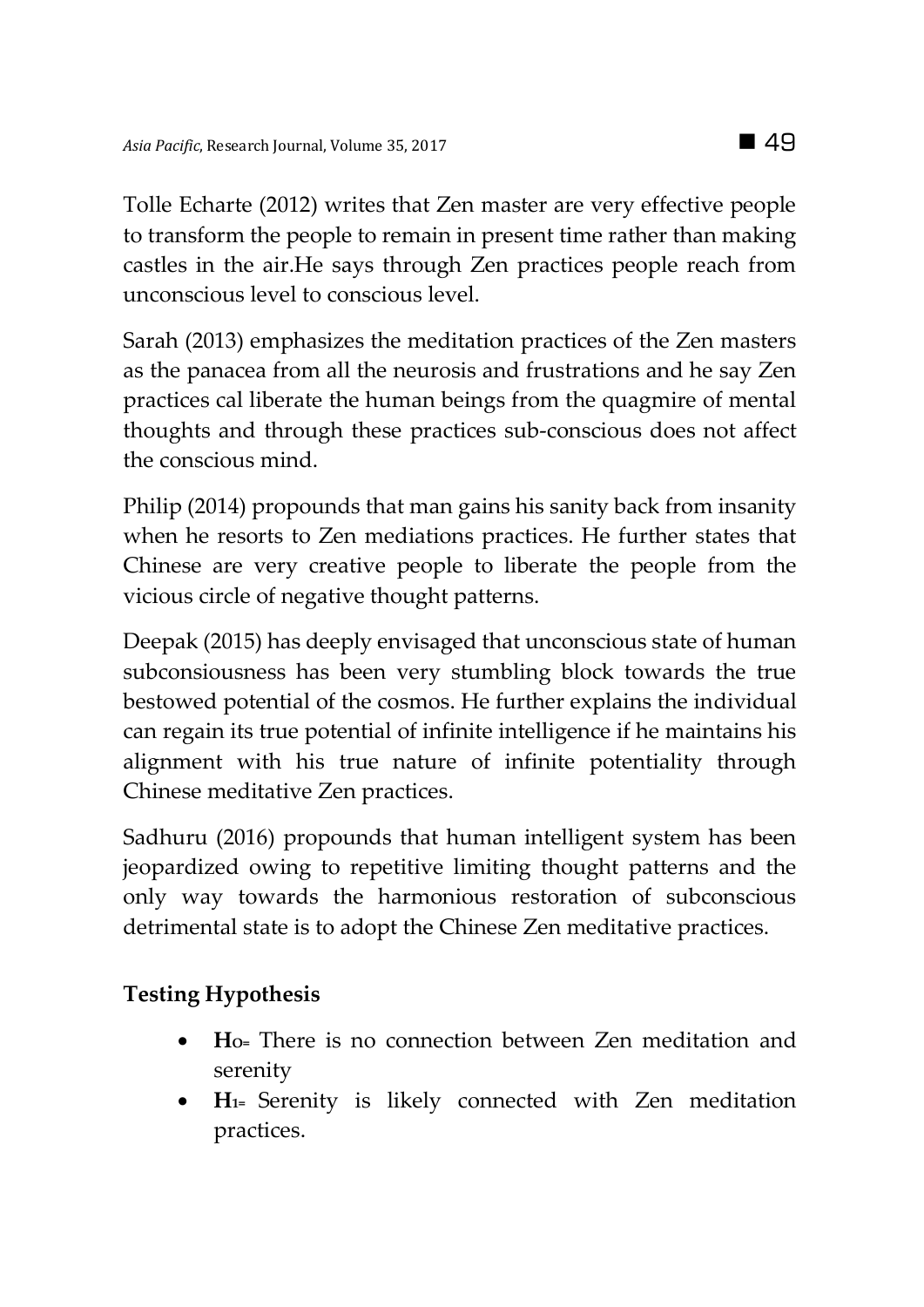|                                                     | Cases |         |         |         |       |         |
|-----------------------------------------------------|-------|---------|---------|---------|-------|---------|
|                                                     | Valid |         | Missing |         | Total |         |
|                                                     |       | Percent | N       | Percent | N     | Percent |
| Serenity <sup>*</sup><br>Zen Mediation<br>Practices | 50    | 100.0%  | U       | $.0\%$  | 50    | 100.0%  |

# **Table 1: Case Processing Summary**

# **Table 2: Serenity \* Zen Meditation Practices Cross tabulation**

|               |                   | Are you facilitated in social life | Total  |    |    |
|---------------|-------------------|------------------------------------|--------|----|----|
|               | due to mysticism? |                                    |        |    |    |
|               | Mostly            | Oftenly                            | Rarely |    |    |
| Do you        | Yes               | 16                                 | 5      |    | 24 |
| practices Zen | N <sub>0</sub>    |                                    | З      |    | 14 |
| Mediation     | Do not            |                                    |        |    | 12 |
| Practices?    | know              |                                    |        |    |    |
| Total         |                   |                                    |        | 14 | 50 |

## **Table 3: Chi-Square Tests**

|                    | Value  | Df            | Asymp. Sig. (2-sided) |
|--------------------|--------|---------------|-----------------------|
| Pearson Chi-Square | 217.22 | 3             | .000                  |
| Likelihood Ratio   | 201.44 | 3             | .000                  |
| Linear-by-Linear   | 208.65 | $\mathcal{P}$ | .000                  |
| Association        |        |               |                       |
| N of Valid Cases   | 50     |               |                       |
|                    |        |               |                       |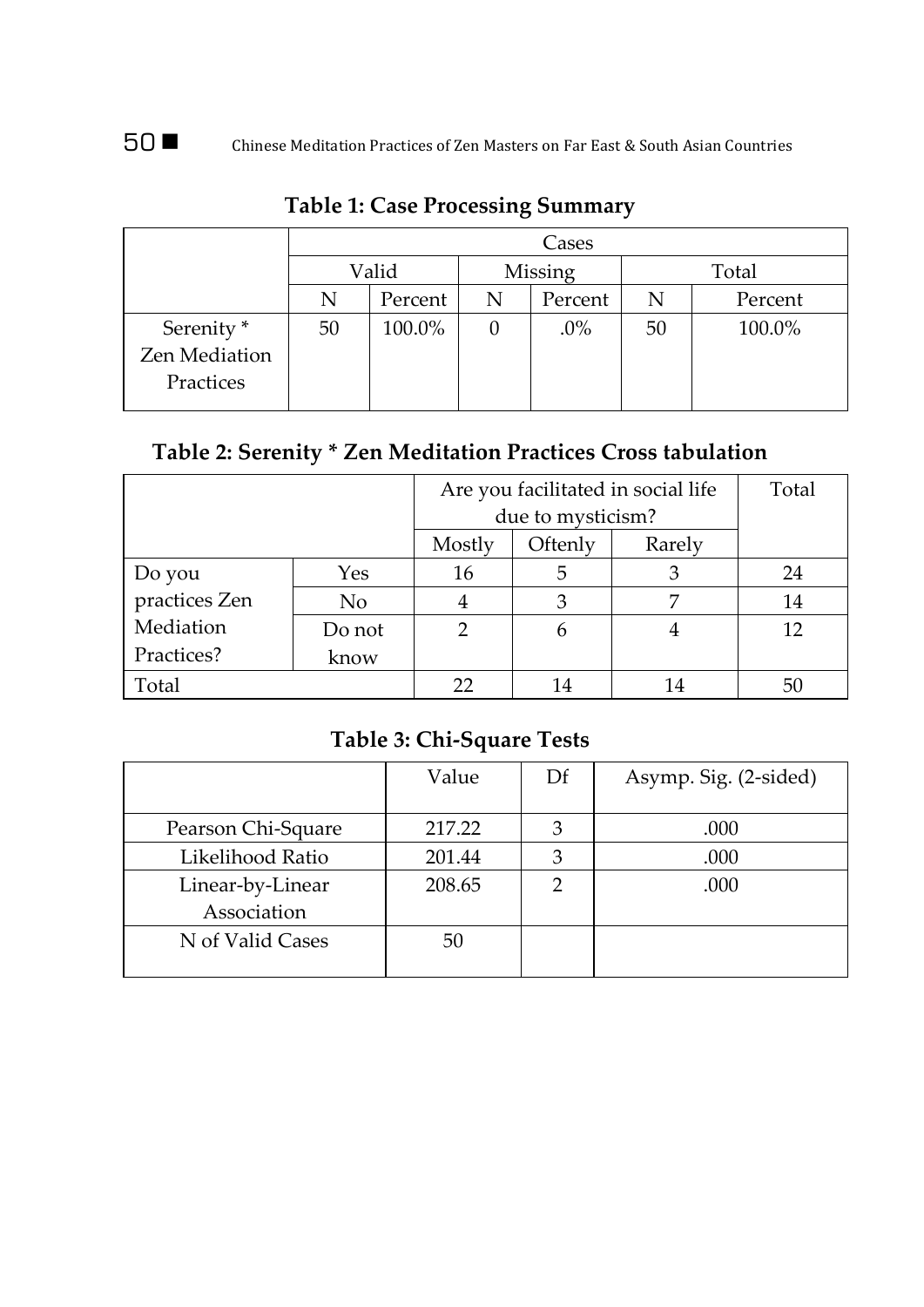|                  |             | Value | Asym<br>p. Std.<br>Error<br>(a) | Approx.<br>T(b) | Approx. Sig. |
|------------------|-------------|-------|---------------------------------|-----------------|--------------|
| Nominal by       | Contingency | .323  |                                 |                 | .000         |
| Nominal          | Coefficient |       |                                 |                 |              |
| Interval by      | Pearson's R | .432  | .016                            | 23.43           | .000         |
| Interval         |             |       |                                 |                 |              |
| Ordinal by       | Spearman    | .453  | .0137                           | 25.122          | .000         |
| Ordinal          | Correlation |       |                                 |                 |              |
| N of Valid Cases |             | 50    |                                 |                 |              |

## **Table 4: Symmetric Measures**

In above table No:  $1$ , (N) denotes sample size

# **Chi-Square Test and Discussion on Data Analysis**

As value of chi-square test is 217.22 and book value of chi-square is 6.27, it means our working hypothesis is acceptable i.e. we conclude Chinese Zen Meditation produces the serenity in body and mind. Moreover, significance level from the SPSS Software has resulted as 0.000 which means there is strongly relationship between the two variables i.e. dependent and independent hypothesis which further strengthens our assumption that Zen meditative practices brings serenity and calmness.

# **Conclusion**

Statistical analysis show that those people who follow Chinese Zen practices, they are gaining more serenity in their daily lives as compared to those people who do not practices Zen meditations.

People who are completely away from Zen mediations they are less experiencing bliss and serenity in their lives.

Chi-square value shows that there is connection between serenity and Zen meditations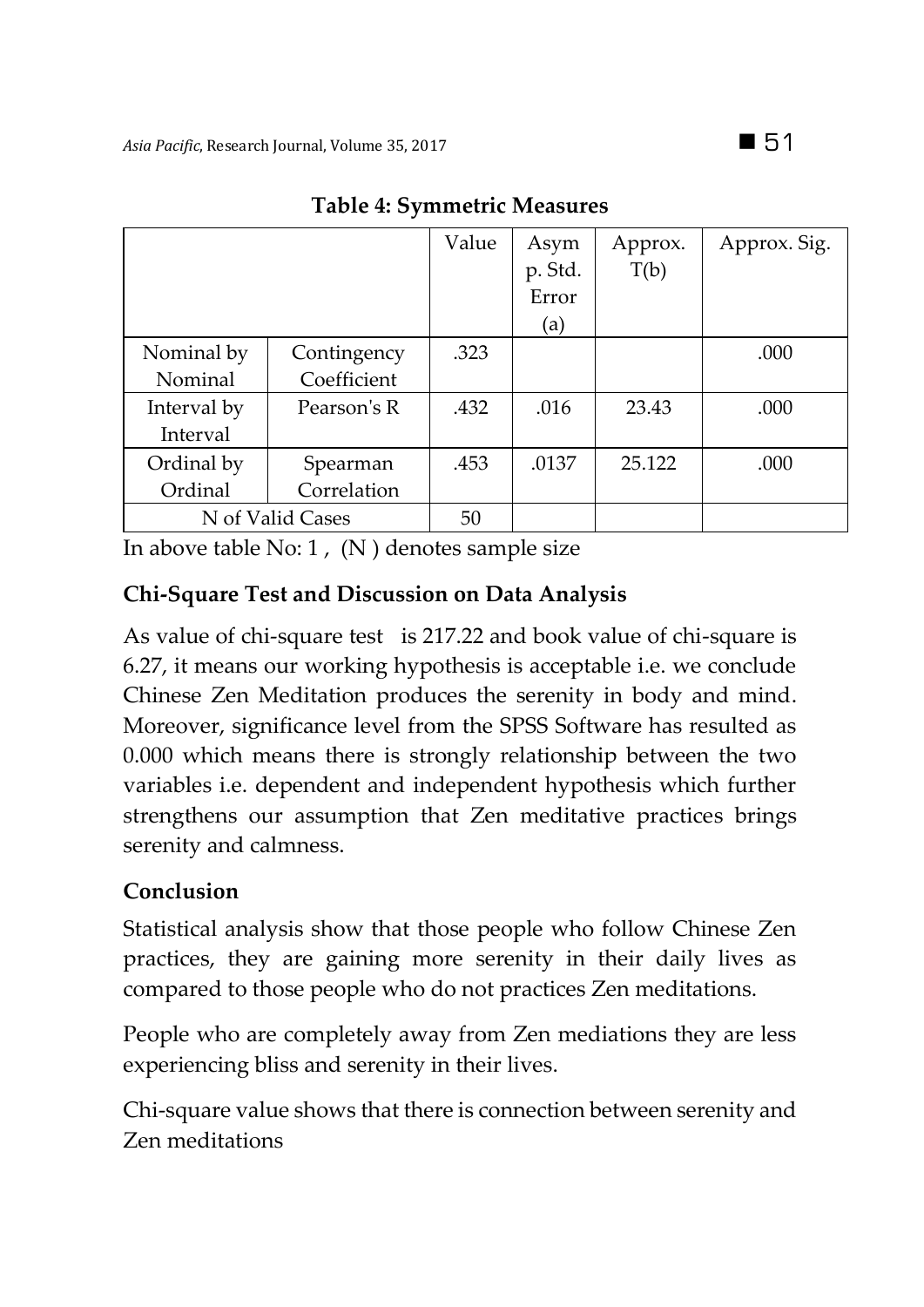#### **Recommendations**

Zen practices should be introduced in schools, colleges and universities. People should be given awareness regarding the benefits of mediations practices. Parents and Civil societies should encourage their children towards mediations practices. Media should provide their due role towards the benefits of Zen practices.

#### **References**

- Almond, P. (2014). *Mystical Experience and Religious Doctrine: An Investigation of the Study of Mysticism in World's Religions*. New York Time Press.
- Deepak, (2015). *Rejuvenating Soul and Body: Calmness and Serenity*. Diamond Publishers.
- Donald, (2009). *Spirituality and Human Nature*. Albany: State University of New York Press.
- John, H. (2006). *The New Frontier of Religion and Science: Religious Experience, Neuroscience and the Transcendent*. New York: Palgrave Macmillan.
- Katz, S. (2001). *Mysticism and Philosophical Analysis*. New York: Oxford University Press.
- Laenen, J. H. (2003). *Jewish Mysticism: An Introduction*. Translated by David E. Orton. Louisville: Westminister John Knox Press.
- Robert, F. (2000). *The Innate Capacity: Mysticism, Psychology and Philosophy*. New York: Oxford University Press.
- Sadhuru, (2016). *Midnight with Mystic: A way towards Equanimity*. New York Penguin Group
- Sarah, (2013). *A Journey towards the Liberation: Transform your Life.* Hay House Publishers California.